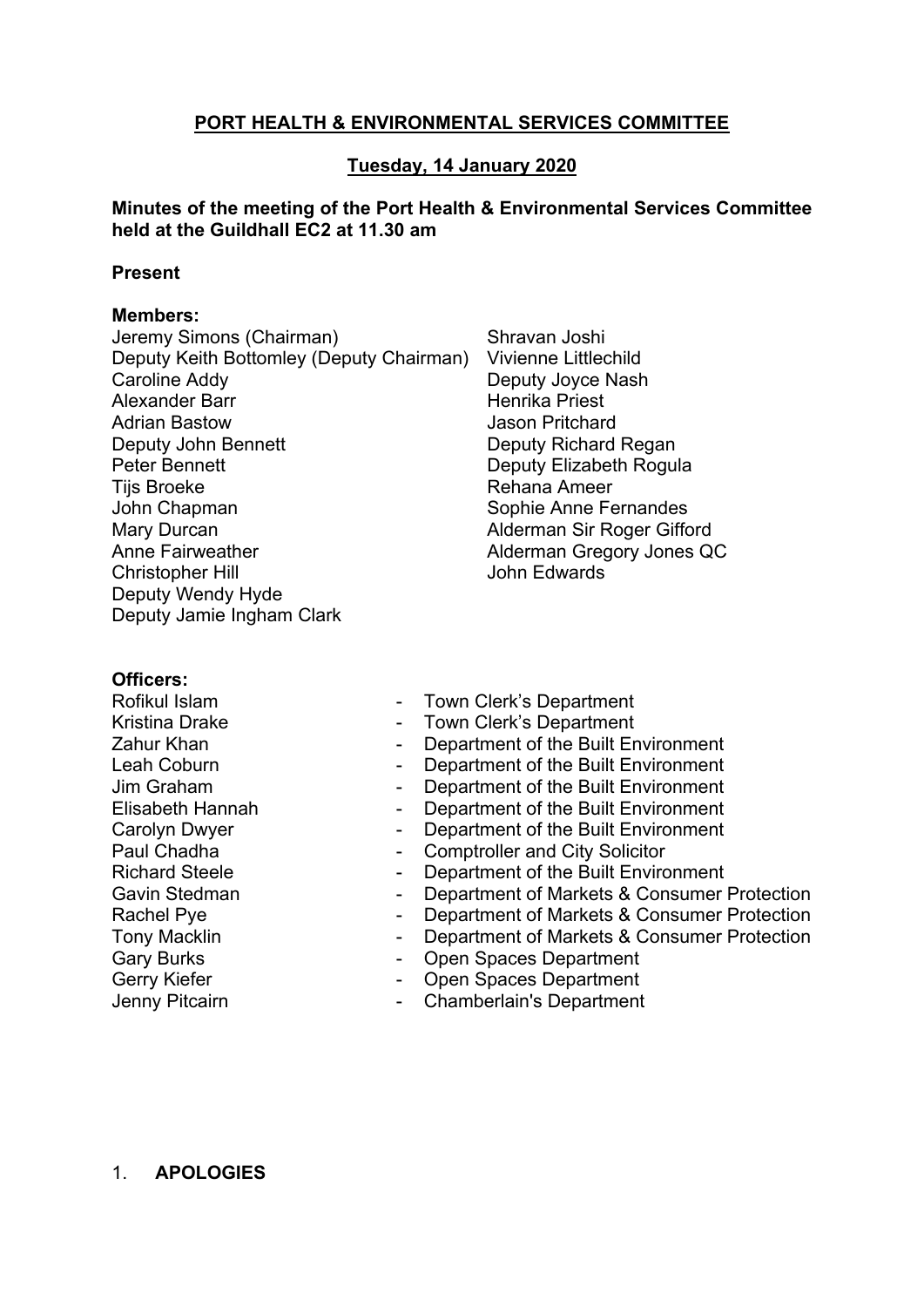Apologies for absence were received from Deputy Kevin Everett, Andrien Meyers and Mark Wheatley.

# 2. **MEMBERS' DECLARATIONS UNDER THE CODE OF CONDUCT IN RESPECT OF ITEMS ON THE AGENDA**

In respect to item 13 of the agenda, Vivienne Littlechild declared that she is a resident at the Barbican Estate.

## 3. **MINUTES**

**RESOLVED** – The Committee considered and approved the public minutes of the meeting held on Tuesday 26 November 2019 be approved as a correct record.

### **Matters arising:**

## **Emissions Reduction Bill Update**

The Committee was informed that the City of London's Emissions Reduction Bill was reintroduced following the State Opening of Parliament. The Committee would be kept updated of the Bill's progress.

### 4. **OUTSTANDING ACTIONS**

The Committee received a report of the Town Clerk setting out their current list of outstanding actions.

Updates were provided as follows:

## **Electric Vehicle Charging**

The rapid charging points at Baynard House should be available from August 2020.

### **Water Refill Points**

Post-installation checks are being carried out at various sites, with the installation of smart meters, which will allow for the monitoring of usage.

Officials at St. Botolph without Bishopsgate Church have contacted a Member and informed her that their previous offer of funding to finance costs of a water fountain has now been withdrawn by their funders. Officers agreed to get in touch with the Member to discuss this further.

# 5. **UPDATE ON THE IMPACT OF THE UK LEAVING THE EU (BREXIT) ON PORT HEALTH & PUBLIC PROTECTION**

The Committee received an oral update from the Port Health and Public Protection Director on the impact of the United Kingdom leaving the European Union (Brexit) on Port Health & Public Protection. The Committee was informed that although the Government's [Withdrawal](https://publications.parliament.uk/pa/bills/cbill/58-01/0001/20001.pdf) Agreement Bill (WAB) was undergoing a second reading in the House of Lords on the 14 January 2020, it was widely expected that the United Kingdom will formally leave the European on the 31 January 2020. Current controls are likely to remain in place until the end of 2020 and the Government is aiming to complete the relevant negotiations before this date.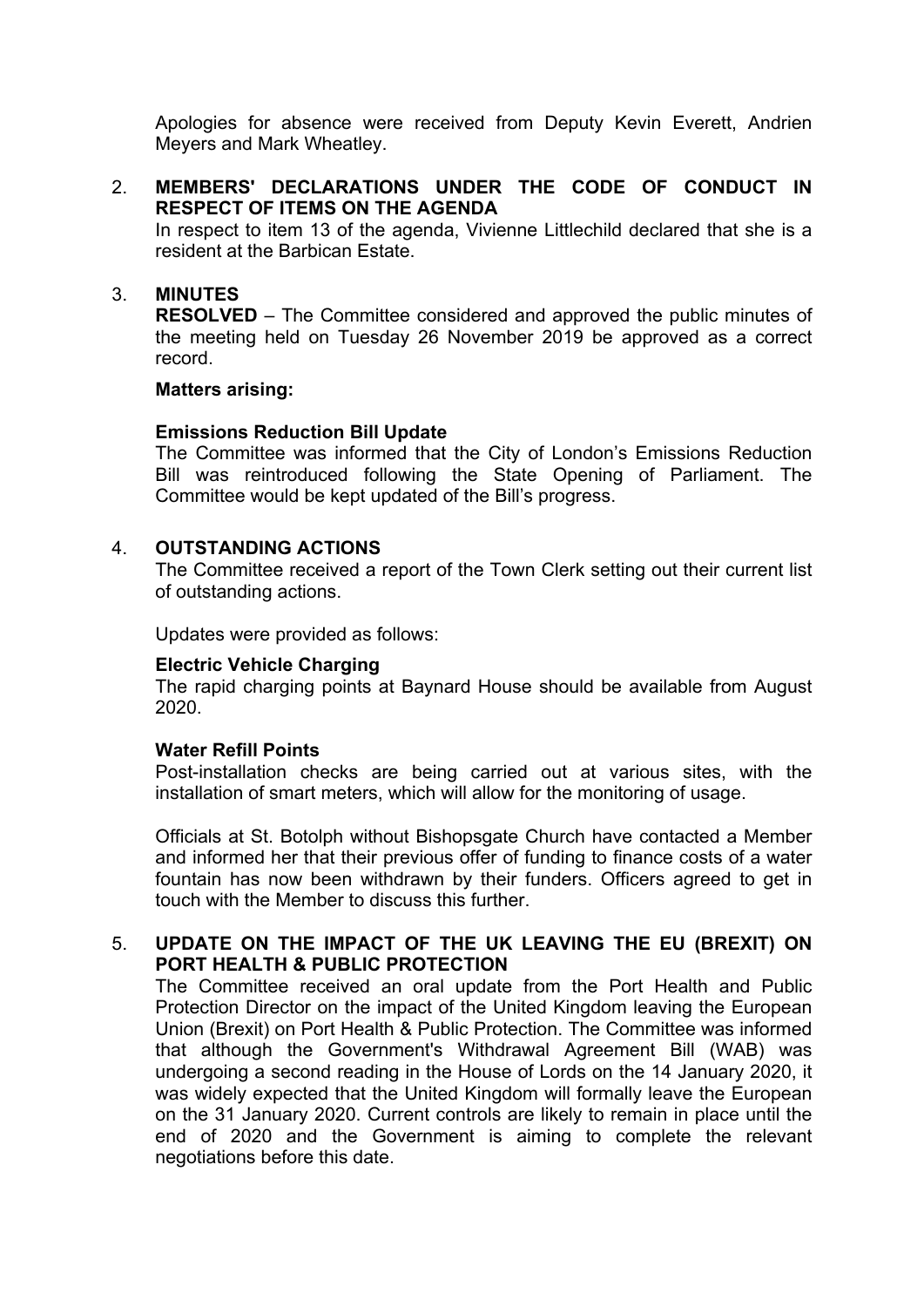The Committee was told that access to information systems, such as TRACES will be maintained during the transition period. Access following this will depend on the negations regarding future trading arrangements.

A Member asked if current high standards would continue. Members were assured that the City continues to maintain a good relationship with all its colleagues across the United Kingdom and the European Union and will address any issues if and when they are raised. The service will continue to monitor the situation and will promote the six key Brexit principles agreed by this Committee.

**RESOLVED** – Members noted the oral update.

## 6. **REVENUE AND CAPITAL BUDGETS AND HIGH-LEVEL SUMMARY BUSINESS PLANS 2020/21**

The Committee considered the joint report of the Chamberlain, the Director of the Built Environment, the Director of Markets and Consumer Protection and the Director of Open Spaces on the Revenue and Capital Budgets and High-Level Summary Business Plans 2020/21.

A Member asked whether the proposals for a Variable Grade Scheme were realistic. The Committee was informed that the review of professional boundaries would ensure that the appropriate staff are employed to do the right job at the right level, for example ensuring the administration work is not undertaken by professional officers, if it is not needed, this ensuring a lean and cost effective service provision. The Departments continues to scrutinise its workforce ensuring continuity, development and upskilling talents where possible.

A Member enquired if the Port Health and Environmental Services is going to be able to reach its targets. The Committee was advised that work has been realigned according to the corporate priorities thus will have limited impact on the Port Health and Environmental Services.

#### **RESOLVED** – Members:

i) reviewed and approved the proposed revenue budget for 2020/21 for submission to Finance Committee;

ii) reviewed and approved the proposed capital budgets for 2020/21 for submission to Finance Committee;

iii) authorised the Chamberlain, in consultation with the Directors of the Built Environment, Markets and Consumer Protection, and Open Spaces, to revise these budgets to allow for any further implications arising from Corporate Projects, other reviews and changes to the Cyclical Works Programme;

iv) agreed that minor amendments for 2019/20 and 2020/21 budgets arising during budget setting be delegated to the Chamberlain;

v) noted the factors taken into consideration in compiling the Business Plans of the Departments of the Built Environment, Markets and Consumer Protection, and Open Spaces, including efficiency measures; and

vi) approved, subject to the incorporation of any changes sought by this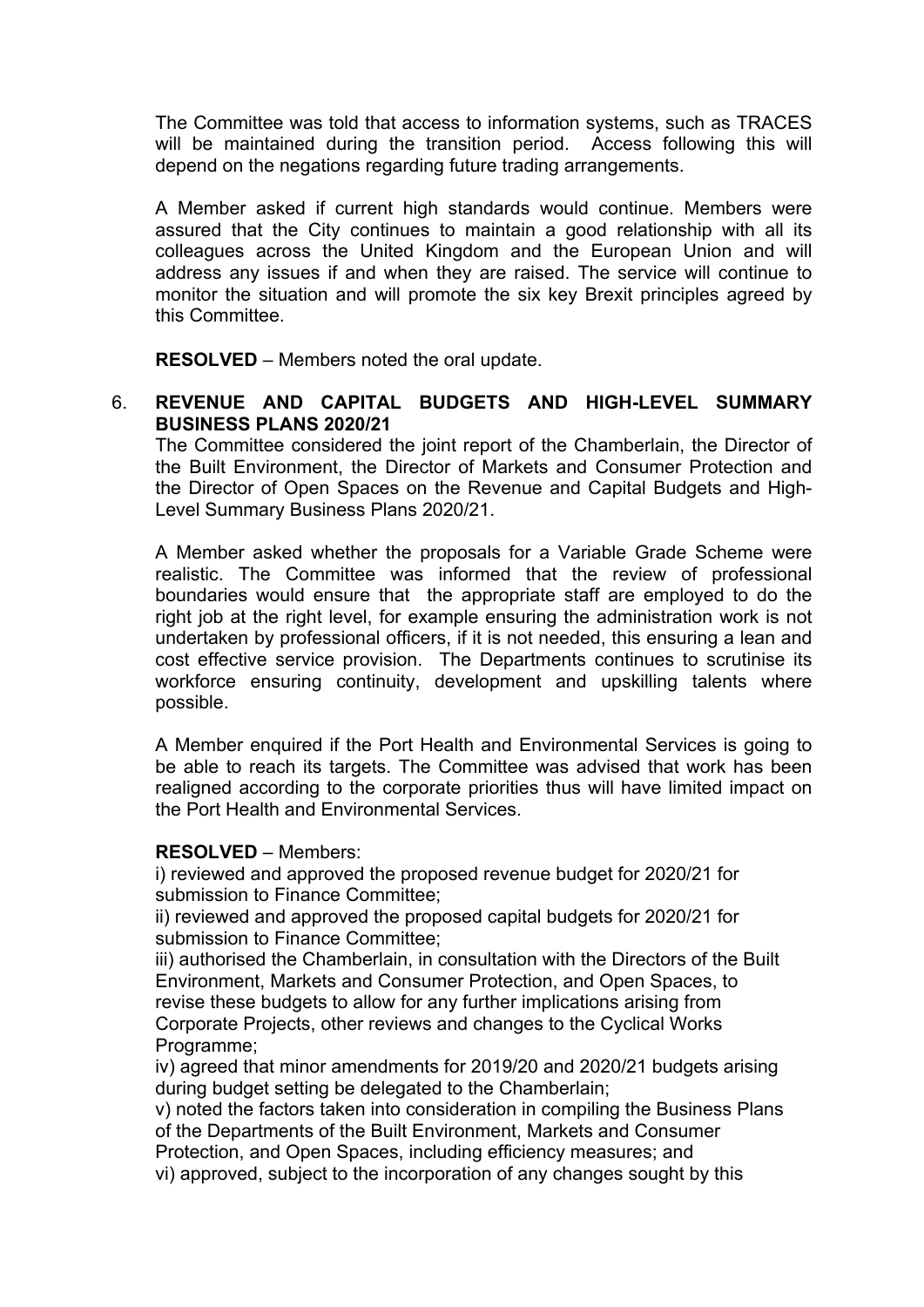Committee, the final high-level summary Business Plans for 2020/21.

## 7. **HEALTHIER CATERING COMMITMENT FOR FOOD BUSINESSES IN THE CITY OF LONDON**

The Committee received the report of the Director of Markets & Consumer Protection on the Healthier Catering Commitment for Food Businesses in the City of London. The Healthier Catering Commitment is an enhanced version of the London-wide scheme and considers sustainability including the Plastic Free City initiative, a commitment to recycling waste, developing a food waste reduction plan and signposting to the Safety Thirst scheme. It also signposts participating businesses. The plans have been well received by the various stakeholders involved.

A Member noted that there are no independent caterers on Fleet Street, which is a major street mostly in the City of London and is packed with unhealthy food outlets, and if the City can influence the larger food chain outlets to take up the offer of the Healthier Catering Commitment. A Member informed the Committee that as a Planning Authority the City can influence the changes needed, as per the directive of the High Court.

This was followed by another question by a Member who asked if the City risks being a Nanny State by imposing the Healthier Catering Commitment onto outlets. Officers assured the Member that the City is trying to encourage business to make small changes as these can have a big impact with compromising the type or range of food offered by a business. It is hoped that the City can drive a positive change through its communication and engagements. The Member was further reassured that although the City is focussing on small chains with less than 20 outlets and independents, work was also underway through the Healthier Catering Commitment working group that the City is part of, to develop a scheme for large national companies.

**RESOLVED** – Members noted the contents of this report.

## 8. **PERIOD 1 & 2 (APRIL - NOVEMBER 2019) CEMETERY & CREMATORIUM BUSINESS PLAN PERFORMANCE UPDATE**

The Committee received the report of the Director of Open Spaces on the Period 1 & 2 (April - November 2019) Cemetery & Crematorium Business Plan Performance update.

A Member questioned why 49 conifer trees had been removed. The Committee was informed that the conifers had been replaced with alternative more suitable trees.

In response to a question, the Committee were informed that after 75 years graves can be reused. In addition, the Committee was further informed that the Department is trying to be greener in terms of its fuel efficiency but is somewhat constrained due to some of its older vehicles which are reliant on diesel, nevertheless the Department continues to find greener methods.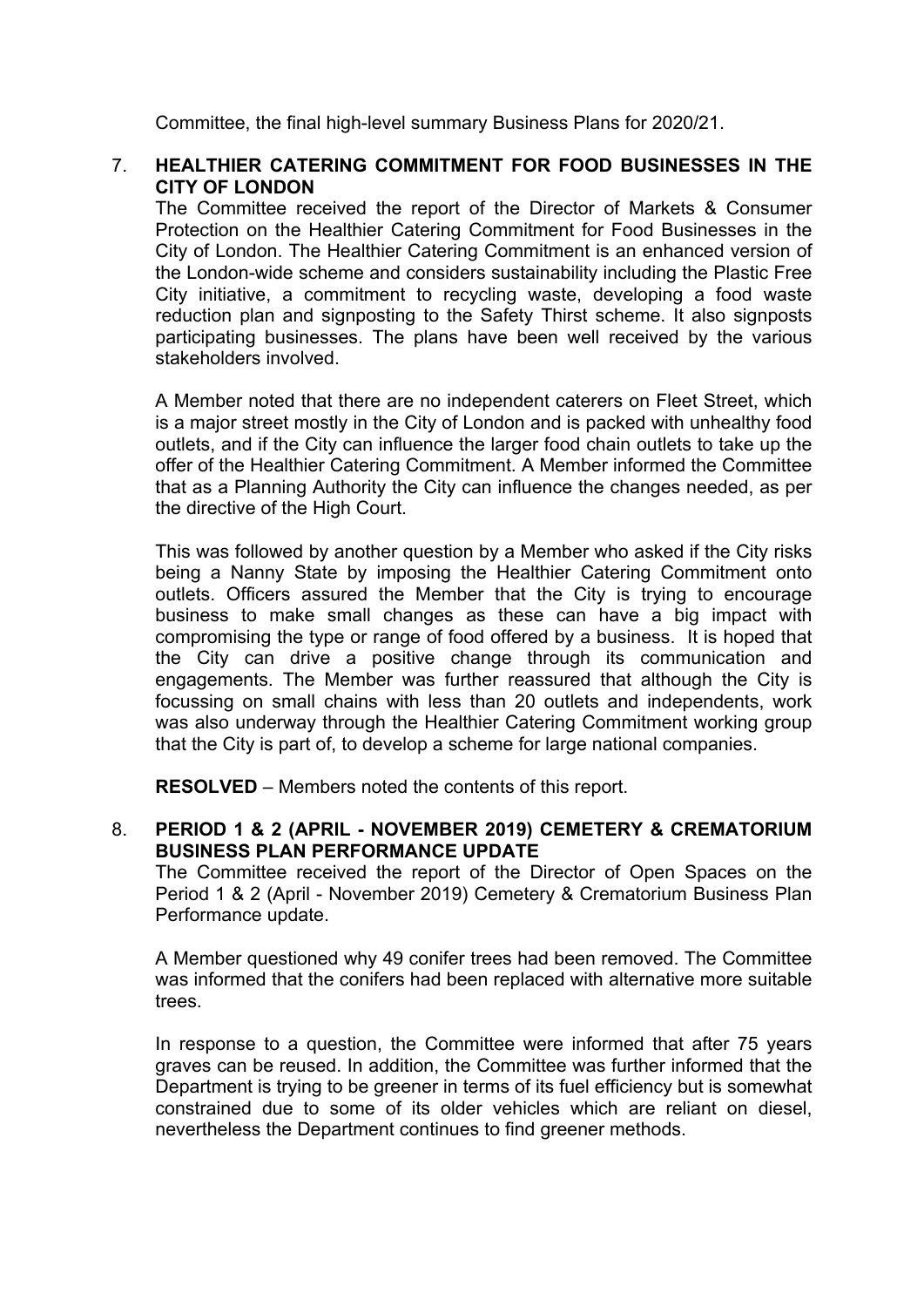**RESOLVED** – Members noted the performance of the Cemetery and Crematorium during this reporting period.

## 9. **DEPARTMENT OF THE BUILT ENVIRONMENT RISK MANAGEMENT - PERIODIC REPORT**

The Committee received the report of the Director of the Built Environment on the Department of the Built Environment Risk Management – Periodic Report.

In September 2019, it was reported to the Committee that some employees and contractors who require to take an online training scheme had been missed, thus the pervious compliance report had been inaccurate. They had now been identified. The Committee was assured that the Department is working towards reducing the risk level back to Amber.

A Member sought assurance that such incidents of inaccuracies will not be repeated in the future. The Committee was told that at present the City uses a number of systems, which are not always synchronized. From the lessons learnt, the City is now working on a piece of work to ensure a more joined up system with greater coordination.

Members were told that at present there is not a single database for all those who are on the City Payroll, contractors, agencies and volunteers, thus resulting in inaccuracies or "the missing employees". A Member suggested this be raised with the Establishment Committee.

**RESOLVED** – Members noted the report and the actions taken in the Department of the Built Environment to monitor and manage effectively risks arising from the Department's operations

## 10. **CEMETERY AND CREMATORIUM - FEES, CHARGES AND MARKETING**

The Committee considered the report of the Director of Open Spaces Department. The report sets out the fees and charges for the services provided at the City of London Cemetery and Crematorium which are re-evaluated every year. The report presented to the Members looks at the proposals for 2020/21. It also sets out the marketing activities which have been undertaken in 2019 and outlines those for 2020.

A Member asked that some families find it hard to fund the funerals for their loved ones. Are there any grants that the City makes available for such families. The Committee was informed that Central Government provides a number of funds for hardship but the City has no such funds, in the event the City is contacted for such funds for burials, officers are trained to direct residents to services where they can access the grants.

### **RESOLVED** – Members:

- agreed the fees and charges as set out in this report and shown in the Appendix for implementation with effect from 1 April 2020; and
- noted the marketing activities undertaken in 2019 and those planned for 2020 for the Cemetery and Crematorium service.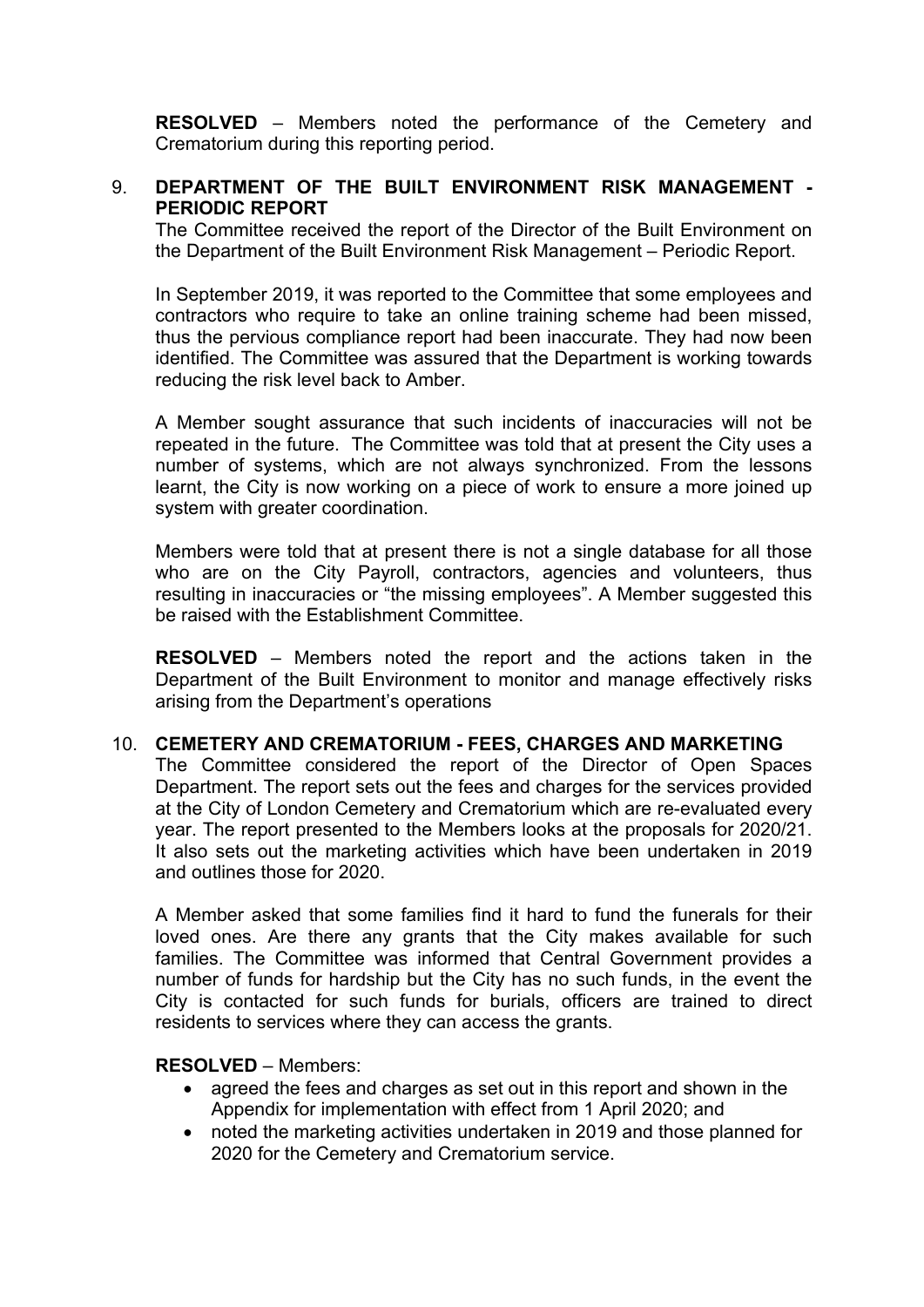## 11. **MARKETS AND CONSUMER PROTECTION BUSINESS PLAN 2019/2020: PROGRESS REPORT (PERIOD 2)**

The Committee received the report of the Director of Markets and Consumer Protection on the Markets and Consumer Protection Business Plan 2019/2020: Progress Report (Period 2).

The Committee was provided with an update on progress made by the Port Health & Public Protection Division during Period 2 (August-November) of 2019/20 against the Department of Markets and Consumer Protection's High-Level Business Plan of 2019/20. The High-Level Plan was approved by the Committee in March 2019.

A Member asked if the City would continue to monitor chicken and meat produce from Brazil. Officers advised that the City would continue with the monitoring process unless advised otherwise by the European Union.

**RESOLVED** – Members noted the content of this report and its appendices.

### 12. **PORT HEALTH & PUBLIC PROTECTION RISKS**

The Committee received the report of the Director of Markets and Consumer Protection on the Port Health & Public Protection Risks. The Committee was informed that the Air Quality in the City currently stands at Amber. The risk has been reduced due to ongoing improvements in air quality together with the wide range of actions that has been and continues to be taken to mitigate risk.

The risks associated with Brexit are currently an Amber and will remain at this level until the impacts of any negotiations between the United Kingdom and European Union are known.

**RESOLVED** – Members noted the report and the actions taken in the Department of Markets and Consumer Protection to monitor and manage effectively risks arising from our operations.

## 13. **UPDATE ON THE OUTCOME OF THE TEMPORARY SPEED RESTRICTION TRIAL UNDER BRANDON MEWS ON THE BARBICAN ESTATE**

The Committee received the report of the Director of Markets and Consumer Protection on the update on the outcome of the Temporary Speed Restriction Trial under Brandon Mews on the Barbican Estate.

The Committee was informed that LUL conducted a Temporary Speed Restriction (TSR) Trial on 8 November 2019 under Brandon Mews to understand the effect of train speed on noise and vibration which are experienced by the residents as the trains pass over points and crossings. The train speed was reduced from 35mph to 15mph and the effect measured.

Members were further advised that the averaged readings in the Brandon Mews property showed a reduction of 7dB, on average with positive subjective feedback from the resident that the extreme thumps and vibrations were significantly lower. In addition, Officers have raised some technical queries in relation to the calculation methodologies used in the report and are pursuing a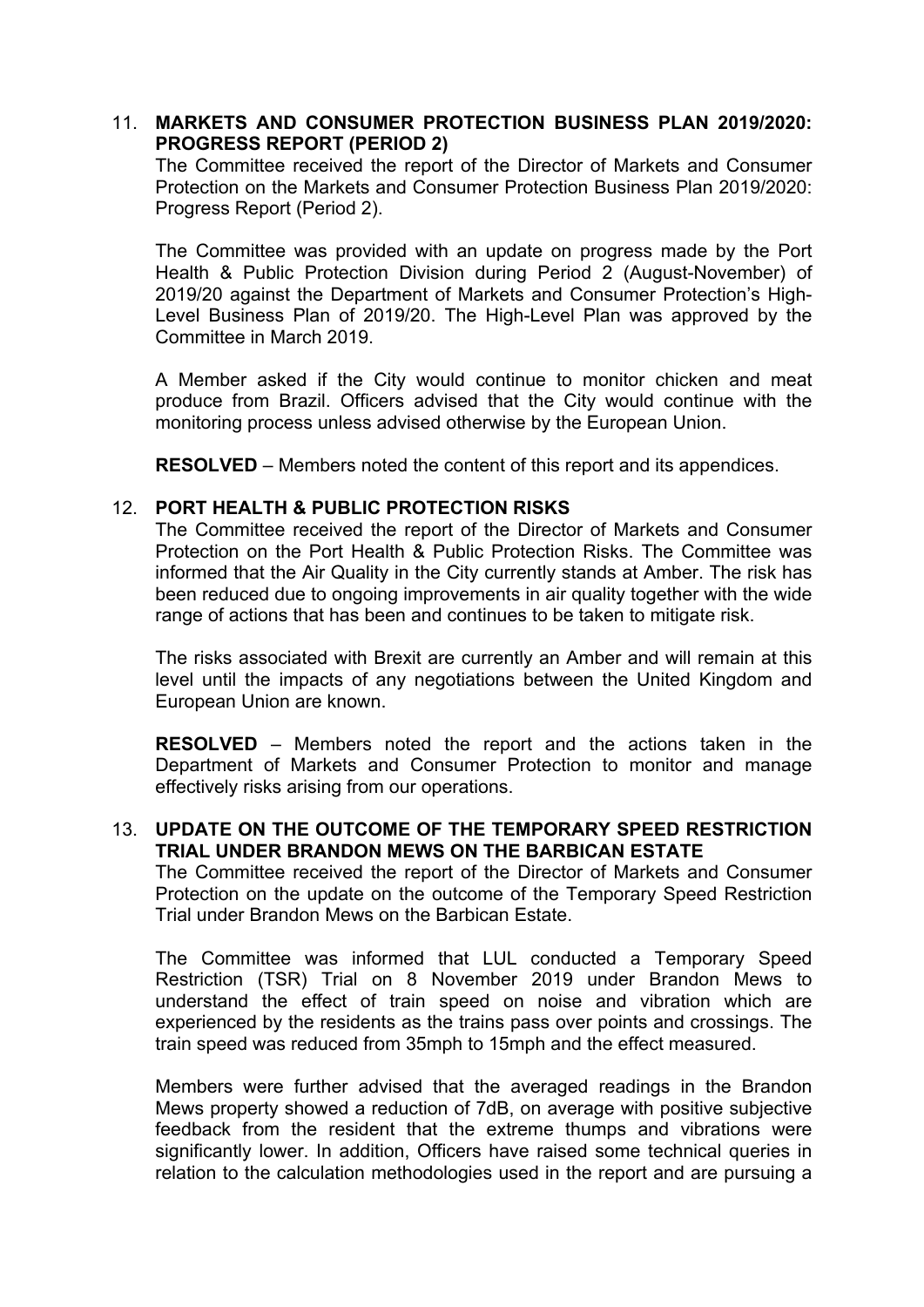decision on the feasibility of implementing a permanent TSR in this location and will report progress to this committee.

The Committee was told that a meeting has been arranged at the end of January 2020 with the Head of Track of LuL, Cole Jarman the City's consultants, City of London Officers and the Chairman and Deputy Chairman of the Committee.

A Member queried if there is going to be a permanent TSR or the possibilities of lowering the speed after 11pm to give the residents some respite. In response to the question Officers have agreed to raise the issues at the forthcoming meeting.

**RESOLVED** – Members noted the content of the report.

### 14. **ANIMAL RECEPTION CENTRE - HEATHROW AIRPORT: ANNUAL REVIEW OF CHARGES**

The Committee considered the report of the Director of Markets and Consumer Protection on the Animal Reception Centre – Heathrow Airport: Annual Review of Charges.

The Committee was informed that the purpose of tabling this report was to seek the Committee's approval to increase the Schedule of Charges in respect of services provided at the Heathrow Animal Reception Centre (HARC), for the forthcoming financial year 2020/21.

## **RESOLVED** – Members:

- approved the charges included in the Appendix to this report with effect from 1 April 2020, or as soon as practicable thereafter; and
- approved the proposed charges contained in the Appendix to this report and recommend to the Court of Common Council that the Byelaws be made, and that the Comptroller and City Solicitor be instructed to seal the Byelaws accordingly.

# 15. **COMBINED GATEWAY 3/4/5 REPORT FOR THE BEECH STREET TRANSPORT AND PUBLIC REALM IMPROVEMENTS PROJECT**

The Committee received a report of the Director of the Built Environment on the Beech Street Transport and Public Realm Improvements.

A Member raised the point that the Experimental Traffic Order to implement two-way zero emission restrictions in Beech Street will increase traffic movements in other areas within the City. Members asked to find a viable solution to overcome this issue. Officers took the opportunity to inform Members that the City will be monitoring data around the affected areas to see the traffic movements. In addition, there will be six months of public consultations. The data collected and the public consultations will be shared with the Committee prior to a decision being made.